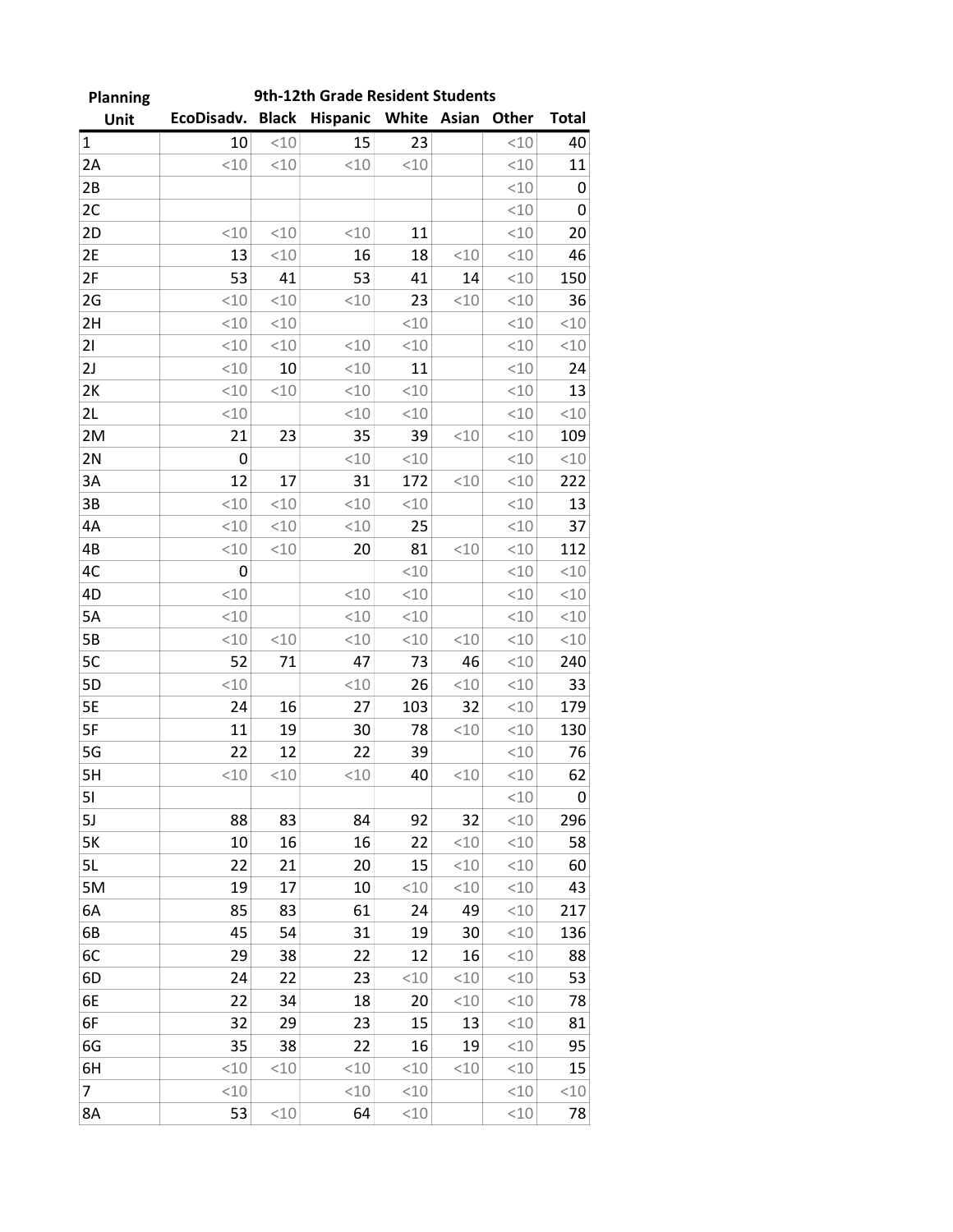| 9th-12th Grade Resident Students<br><b>Planning</b> |                                             |      |      |      |      |      |                 |
|-----------------------------------------------------|---------------------------------------------|------|------|------|------|------|-----------------|
| Unit                                                | EcoDisadv. Black Hispanic White Asian Other |      |      |      |      |      | <b>Total</b>    |
| 8B                                                  | 10                                          |      | <10  | < 10 |      | <10  | 10              |
| 8C                                                  | 38                                          |      | 42   |      |      | <10  | 44              |
| 9                                                   | 41                                          | <10  | 48   | <10  |      | <10  | 57              |
| 10A                                                 |                                             |      |      |      |      | <10  | 0               |
| 10B                                                 | 46                                          | < 10 | 49   | < 10 |      | <10  | 60              |
| 10C                                                 | 19                                          | < 10 | 20   |      |      | <10  | 24              |
| 10 <sub>D</sub>                                     | 19                                          | <10  | 23   |      |      | <10  | 26              |
| 11A                                                 | 18                                          | 18   | 23   | 55   | <10  | <10  | 101             |
| 11B                                                 | 49                                          | <10  | 59   | <10  |      | <10  | 61              |
| 11C                                                 | 53                                          | 57   | 48   | 37   | < 10 | <10  | 154             |
| 11D                                                 | 11                                          | <10  | 20   | 25   | < 10 | <10  | 52              |
| <b>11E</b>                                          | 19                                          | 24   | 47   | 60   | <10  | <10  | 137             |
| 12A                                                 | 66                                          | 17   | 59   | <10  | < 10 | <10  | 79              |
| 12B                                                 |                                             |      |      |      |      | <10  | 0               |
| 13A                                                 | 61                                          | 11   | 66   | <10  |      | <10  | 82              |
| 13B                                                 | 40                                          |      | 49   |      |      | <10  | 49              |
| 13C                                                 |                                             |      |      |      |      | <10  | 0               |
| 14A                                                 | 12                                          | < 10 | 12   |      |      | < 10 | 14              |
| 14B                                                 | 20                                          | <10  | 16   | <10  |      | < 10 | 25              |
| 15A                                                 | 47                                          | < 10 | 53   |      |      | <10  | 57              |
| 15B                                                 | 23                                          | <10  | 23   | < 10 |      | <10  | 26              |
| 16                                                  | 35                                          | <10  | 38   | <10  |      | <10  | 43              |
| 17A                                                 | < 10                                        |      | < 10 | <10  |      | <10  | <10             |
| 17B                                                 | 14                                          | < 10 | 13   | 17   | < 10 | <10  | 39              |
| 18                                                  | 35                                          | 17   | 20   | 60   | < 10 | <10  | 102             |
| 19                                                  | 66                                          | <10  | 67   | 15   |      | <10  | 84              |
| 20A                                                 | 66                                          | 59   | 38   | 16   | 37   | <10  | 150             |
| 20B                                                 | 43                                          | 50   | 22   | 18   | 27   | <10  | 117             |
| 20C                                                 | 24                                          | 24   | 26   | 12   |      | <10  | 63              |
| 20D                                                 | 21                                          | 16   | 18   | <10  | 11   | <10  | 56              |
| 21                                                  | 23                                          | 10   | 17   | <10  | <10  | <10  | 29              |
| 22                                                  | 15                                          | < 10 | 15   | <10  |      | <10  | 21              |
| 23A                                                 | 19                                          | 10   | 11   | <10  |      | <10  | 24              |
| 23B                                                 | 48                                          | 10   | 43   | 14   | <10  | <10  | 68              |
| 23C                                                 | <10                                         |      | <10  |      |      | <10  | <10             |
| 24A                                                 |                                             |      |      |      |      | <10  | 0               |
| 24B                                                 | < 10                                        |      | <10  |      |      | <10  | <10             |
| 24C                                                 | < 10                                        |      | <10  |      |      | <10  | <10             |
| 24D                                                 | 26                                          | <10  | 24   |      |      | <10  | 31              |
| 24E                                                 | 22                                          | 20   | <10  |      |      | <10  | 26              |
| 24F                                                 | 11                                          | < 10 | <10  |      |      | <10  | 12              |
| 24G                                                 | 23                                          | <10  | 23   | <10  |      | <10  | 28              |
| 25A                                                 | 29                                          | 18   | 12   | <10  |      | <10  | 33              |
| 25B                                                 | 13                                          | <10  | <10  | <10  | <10  | <10  | 20 <sub>2</sub> |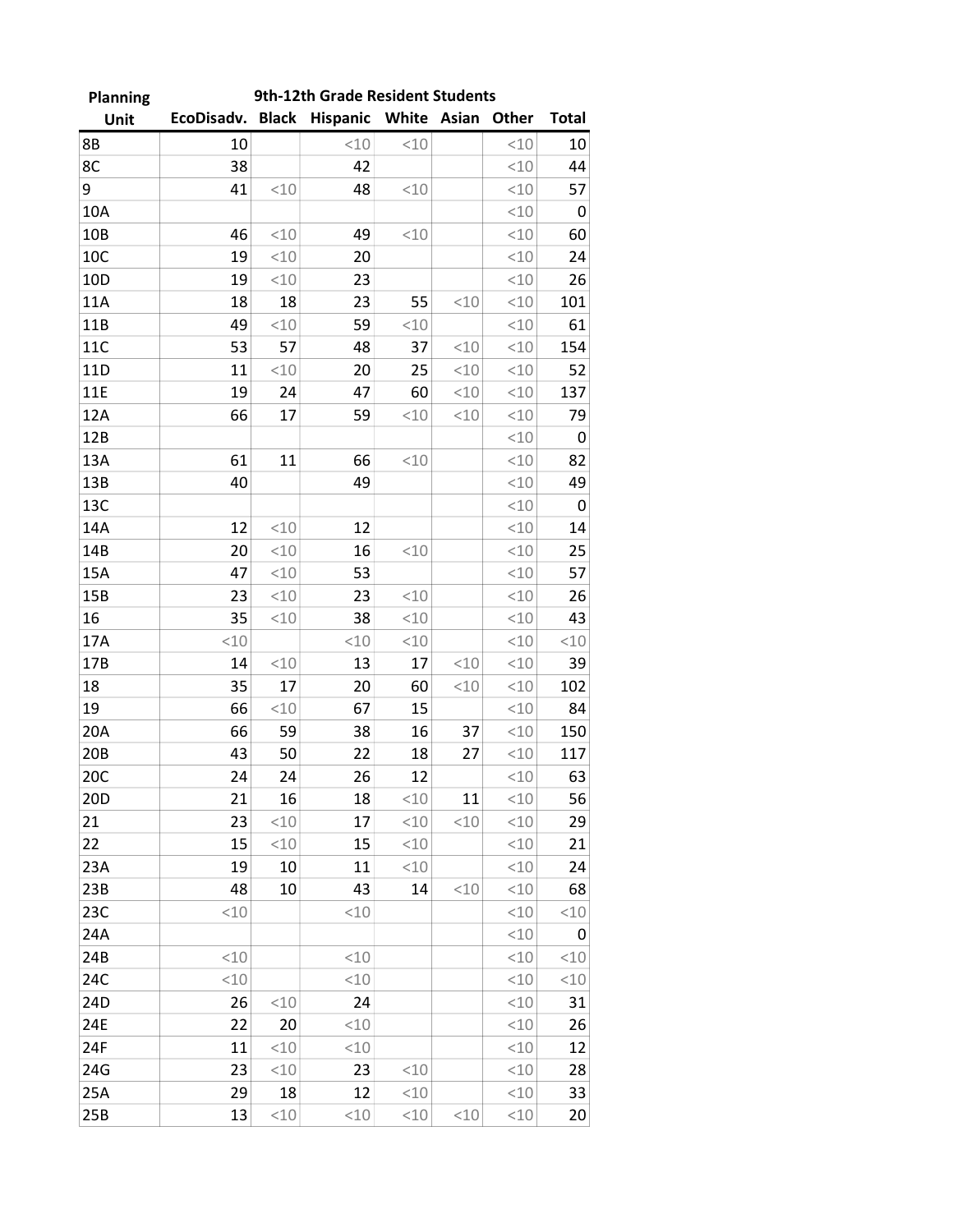| <b>Planning</b> | 9th-12th Grade Resident Students |              |          |       |           |       |                        |  |
|-----------------|----------------------------------|--------------|----------|-------|-----------|-------|------------------------|--|
| Unit            | EcoDisadv.                       | <b>Black</b> | Hispanic | White | Asian     | Other | <b>Total</b>           |  |
| 26              | 102                              | 35           | 88       | <10   |           | <10   | 124                    |  |
| 27              | <10                              | < 10         | 16       | < 10  |           | <10   | 21                     |  |
| 28A             | 30                               | 30           | 26       | 12    | 17        | <10   | 85                     |  |
| 28B             | 19                               | <10          | 19       |       |           | <10   | 23                     |  |
| 28C             | 80                               | 41           | 77       | 15    | < 10      | <10   | 142                    |  |
| 28D             | 84                               | 11           | 92       | <10   |           | <10   | 109                    |  |
| 28E             | 42                               | 21           | 26       | <10   |           | <10   | 49                     |  |
| 28F             | < 10                             |              | < 10     |       |           | <10   | $<\!\!\!\!\!\!\perp 0$ |  |
| 29              | 48                               | <10          | 64       | < 10  |           | <10   | 70                     |  |
| 30A             | 35                               | < 10         | 34       | <10   |           | <10   | 46                     |  |
| 30B             | <10                              |              | <10      | <10   |           | <10   | <10                    |  |
| 31              | 48                               | 14           | 49       | 15    |           | <10   | 78                     |  |
| 32A             | 19                               | < 10         | 18       | <10   |           | <10   | 20                     |  |
| 32B             | 33                               | <10          | 42       | <10   |           | <10   | 47                     |  |
| 33A             | 26                               | <10          | 30       | <10   |           | <10   | 36                     |  |
| 33B             | 88                               | <10          | 99       | <10   | <10       | <10   | 111                    |  |
| 34A             | 11                               |              | 18       |       |           | <10   | 18                     |  |
| 34B             | 55                               | <10          | 60       | <10   |           | <10   | 68                     |  |
| 35A             | 13                               |              | 15       | <10   |           | <10   | 18                     |  |
| 35B             | 10                               | <10          | 11       |       |           | <10   | 12                     |  |
| 36A             | 15                               | < 10         | 20       | < 10  |           | <10   | 24                     |  |
| 36B             | 32                               | < 10         | 40       | <10   | <10       | <10   | 45                     |  |
| 37              | 21                               |              | 29       | <10   | <10       | <10   | 36                     |  |
| 38              | 42                               | < 10         | 47       | <10   |           | <10   | 58                     |  |
| 39A             | <10                              |              | 11       | < 10  |           | <10   | 17                     |  |
| 39B             | 141                              | 15           | 163      | <10   | <10       | <10   | 182                    |  |
| 40A             | 42                               | <10          | 39       | <10   |           | <10   | 47                     |  |
| 40B             | < 10                             |              | 10       | <10   |           | <10   | 11                     |  |
| 41A             | 34                               | 25           | 33       | 10    | <10       | < 10  | 72                     |  |
| 41B             | 24                               |              | 35       | 13    |           | <10   | 48                     |  |
| 41C             | 16                               |              | 33       | <10   |           | <10   | 40                     |  |
| 41 <sub>D</sub> | 59                               | 24           | 59       | <10   | <10       | <10   | 95                     |  |
| 41E             | 83                               | 24           | 108      | <10   |           | <10   | 140                    |  |
| 42A             | < 10                             |              | <10      | < 10  |           | <10   | 11                     |  |
| 42B             | 68                               | 32           | 53       | <10   |           | <10   | 86                     |  |
| 43A             | 99                               | 39           | 99       | <10   | <10       | <10   | 148                    |  |
| 43B             | < 10                             |              | 13       | <10   | <10       | <10   | 15                     |  |
| 43C             | 34                               | < 10         | 42       | <10   |           | <10   | 49                     |  |
| 43D             | 122                              | 68           | 110      | 18    | <10       | <10   | 200                    |  |
| 44A             | 16                               | 22           | 18       | 11    | <10       | <10   | 52                     |  |
| 44B             | 54                               | 52           | 43       | 33    | 23        | <10   | 151                    |  |
| 44C             | 12                               | 22           | 23       | 40    | <10       | <10   | 94                     |  |
| 44D             | 13                               | <10          | <10      | <10   |           | <10   | 15                     |  |
| 44E             | 21                               | <10          | 34       | <10   | $<\!\!10$ | <10   | 48                     |  |